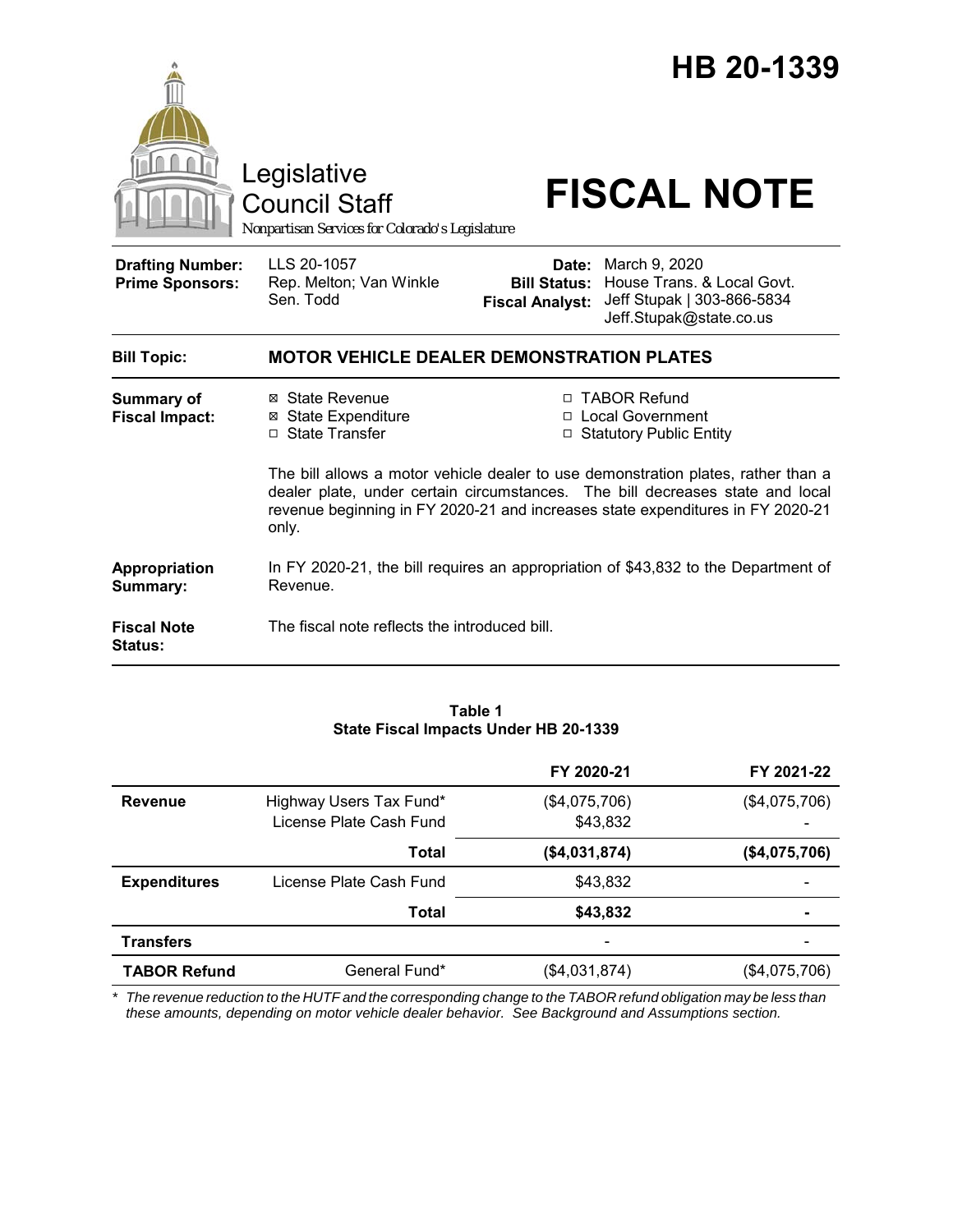March 9, 2020

# **Summary of Legislation**

The bill allows a motor vehicle dealer to use a demonstration plate, rather than a full-use dealer plate (dealer plate), for a motor vehicle when:

- the vehicle is offered for sale by the dealer on the dealer's property;
- the vehicles is driven by a prospective buyer for test-drive purposes during business hours;
- the vehicle is driven by a prospective buyer for test-drive purposes outside of business hours if the prospective buyer has a letter within the vehicle from the dealer containing information specified in the bill; or
- the vehicle is driven by a dealer employee during business hours to conduct legitimate dealership business.

A motor vehicle dealer may not use a demonstration plate for certain motor vehicles, including tow vehicles, parts pickup or delivery vehicles, courtesy shuttle vehicles, rental vehicles, haulers, or vehicles bearing the dealer's name or advertisement.

## **Background and Assumptions**

Dealer plates may be used for vehicles owned and offered for sale by the dealer; however, they can not be used for vehicles that are commonly used by the dealer as a tow truck, or parts pickup or delivery vehicle. There are currently 10,796 dealer plates outstanding in Colorado. The DOR charges an annual fee of \$393.35 for a regular dealer plate, \$175.04 for a motorcycle dealer plate, and \$866.41 for a special mobile machinery dealer plate. Under the bill and current law, the annual fee for a regular demonstration plate will be \$15.83, \$14.17 for a motorcycle demonstration plate, and \$15.83 for a special mobile machinery demonstration plate.

Given the significant difference in fee amounts between the dealer plate and the demonstration plate, and the similarly acceptable uses for the two plates, the fiscal note assumes that nearly all dealer plates will be exchanged for demonstration plates. Additionally, for purposes of calculating revenue and expenditures, the fiscal note assumes that 100 percent of dealer plates are for regular motor vehicles.

# **State Revenue**

The bill decreases state cash fund revenue in the DOR by up to \$4.0 million in FY 2020-21 and by up to \$4.1 million in FY 2021-22 as shown in Table 2 and discussed below.

**Fee impact on motor vehicle dealers**. Colorado law requires legislative service agency review of measures which create or increase any fee collected by a state agency. These fee amounts are estimates only, actual fees will be set administratively by the DOR based on cash fund balance, program costs, and the number of license plates subject to the fee. The table below identifies the fee impact of this bill.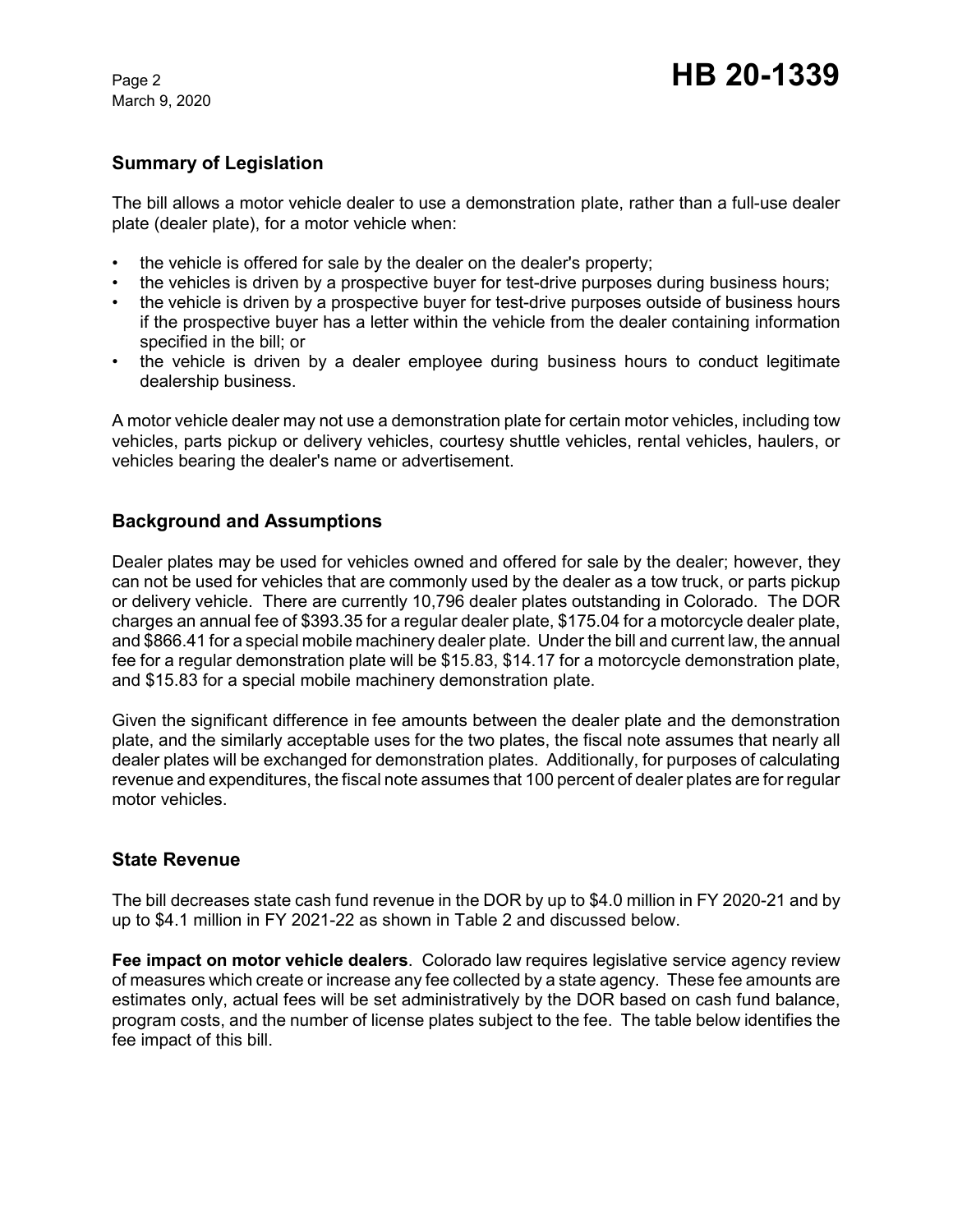| <b>Type of Fee</b>  | <b>Current Fee</b> | <b>Number</b><br><b>Affected</b> | <b>Total Fee</b><br>Impact |
|---------------------|--------------------|----------------------------------|----------------------------|
| FY 2020-21          |                    |                                  |                            |
| Dealer plate*       | \$393.35           | (10, 796)                        | (\$4,246,607)              |
| Demonstration plate | \$15.83            | 10,796                           | \$170,901                  |
| License plate fee   | \$4.06             | 10,796                           | \$43,832                   |
|                     |                    | FY 2020-21 Total                 | (\$4,031,874)              |
| FY 2021-22          |                    |                                  |                            |
| Dealer plate*       | \$393.35           | (10, 796)                        | (\$4,246,607)              |
| Demonstration plate | \$15.83            | 10,796                           | \$170,901                  |
|                     |                    | <b>FY 2021-22 Total</b>          |                            |

#### **Table 2 Fee Impact on Motor Vehicle Dealers**

*\* The reduction in dealer plate revenue may be less than this amount if dealers choose to continue using dealer plates rather than switch to demonstration plates.*

**HUTF revenue.** Beginning in FY 2020-21, the bill decreases revenue to the Highway Users Tax Fund (HUTF) by up to \$4.1 million as motor vehicle dealers opt to exchange dealer plates for the less expensive demonstration plates. Of the standard HUTF revenue lost under this bill, 65 percent is credited to the State Highway Fund (SHF) for expenditure by the Department of Transportation, 26 percent is credited to counties, and 9 percent is credited to municipalities. These figures assume that all 10,796 dealer plates will be exchanged for demonstration plates. If fewer exchanges occur, decreases in revenue will be lower.

**Dealer plates.** In FY 2020-21 only, the bill increases revenue to the License Plate Cash Fund by up to \$48,832 as new demonstration plates are subject to a one-time fee of \$4.06.

# **State Expenditures**

In FY 2020-21 only, the bill increases expenditures in the DOR by up \$48,832 to produce new demonstration plates, as it costs \$4.06 to produce each demonstration plate. This figure assumes that all 10,796 dealer plates will be exchanged for demonstration plates. If fewer exchanges occur, expenditures will be lower.

**State Highway Fund.** The bill may decrease revenue to the SHF by up to \$2.6 million beginning in FY 2020-21. Funding from the SHF is allocated by the Transportation Commission. The commission will adjust spending from the SHF to accommodate the potential decrease in CDOT expenditures under this bill.

**TABOR refund**. The bill is expected to decrease state General Fund obligations for TABOR refunds by up to \$4,031,874 in FY 2020-21 and up to \$4,075,706 in FY 2021-22. Under current law and the December 2019 Legislative Council Staff forecast, the bill will correspondingly reduce the amount refunded to taxpayers via sales tax refunds made available on income tax returns for tax years 2021 and 2022, respectively. A forecast of state revenue subject to TABOR is not available beyond FY 2021-22.